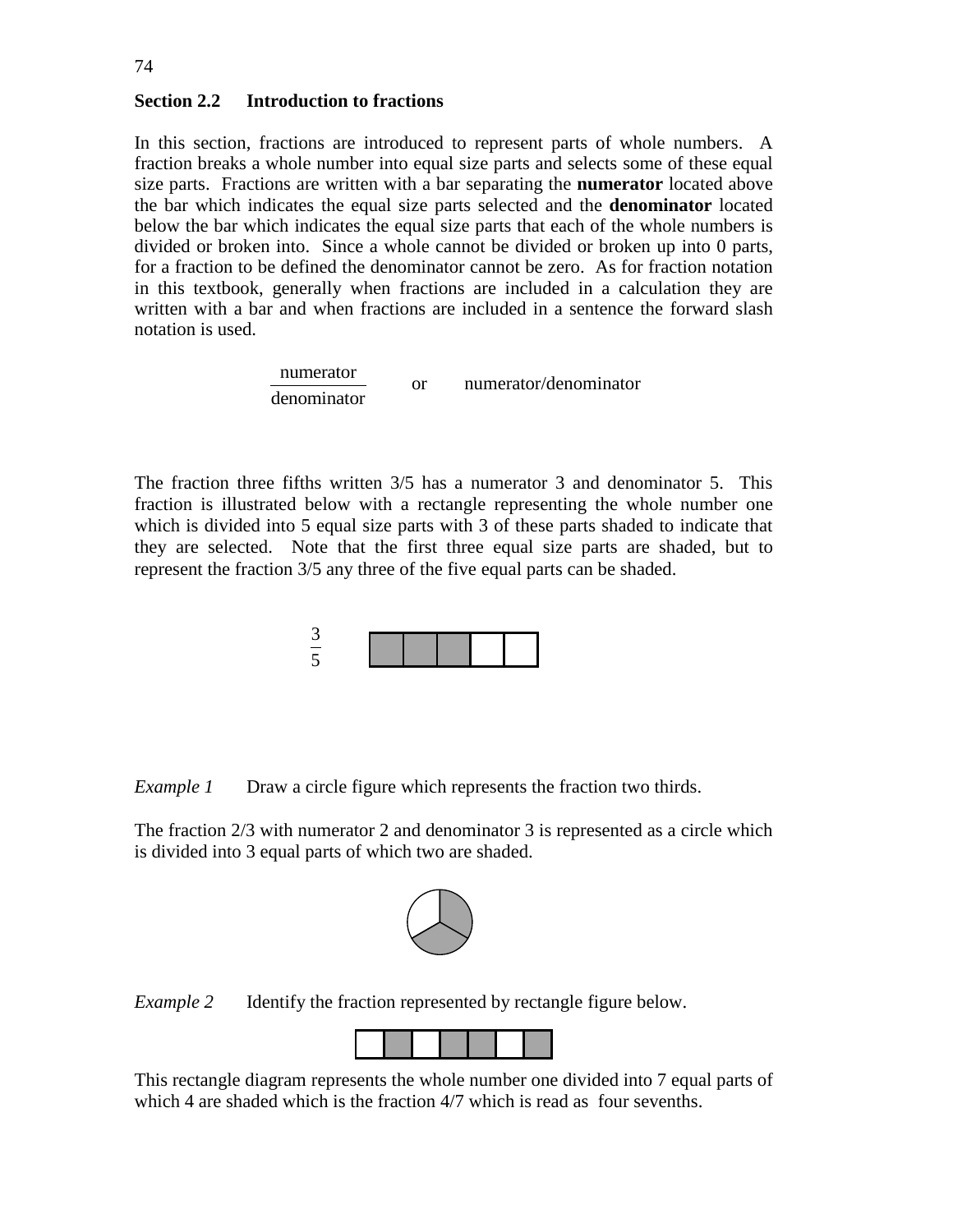A **proper fraction** has a numerator which is smaller than the denominator. Proper fractions are smaller than the whole number one.

In the United States, the monetary coins include pennies, nickels, dimes, quarters, and half dollars. These coins represent fractional parts of a dollar with 2 half dollars, 4 quarters, 10 dimes, 20 nickels, and 100 pennies all equal to a dollar. Below these coins are written as proper fractions in terms of one dollar (whole unit).

2

4

- 1 half dollar = one half of a dollar =  $\frac{1}{2}$
- 1 quarter = one fourth of a dollar =  $\frac{1}{2}$
- 1 dime = one tenth of a dollar =  $\frac{1}{2}$ 10
- 1 nickel = one twentieth of a dollar =  $\frac{1}{2}$ 20
- 1 penny = one hundredth of a dollar =  $\frac{1}{2}$ 100



*Example 3* Write 3 quarters as a fractional part of a dollar

Each quarter represents one fourth of a dollar, so 3 quarters are three fourths of a dollar. The proper fraction 3/4 is shown below as a rectangle which represent one dollar divided into 4 equal parts with 3 parts shaded.



*Example 4* Write 7 nickels as a fractional part of a dollar

Each nickel represents one twentieth of a dollar, so 7 nickels are seven twentieth of a dollar. The proper fraction 7/20 is shown below as a rectangle which represent one dollar divided into 20 equal parts with 7 parts shaded.

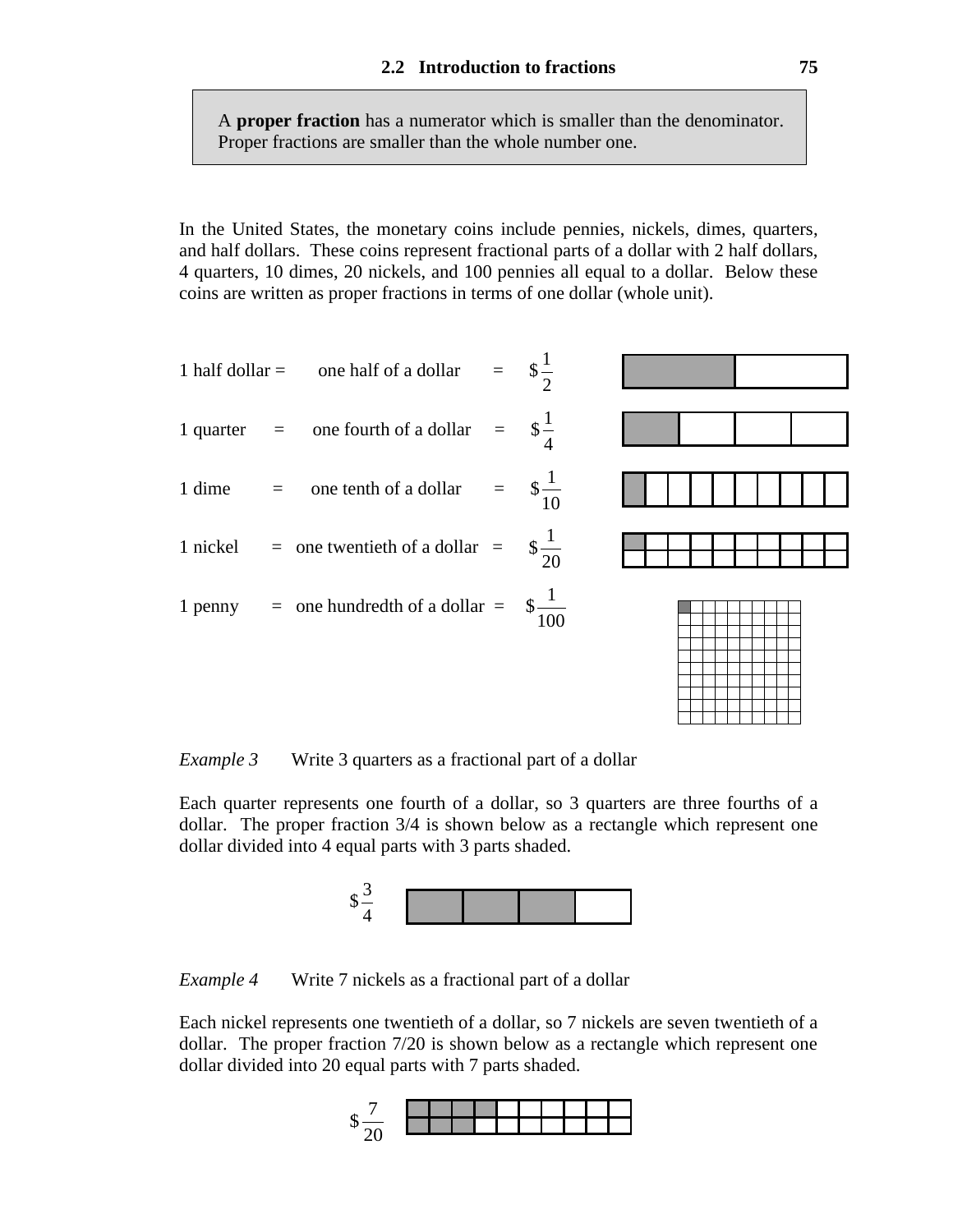An **improper fraction** has a numerator which is larger than or equal to the denominator. Improper fractions are larger than or equal to whole number one.

Below the improper fraction 9/5 with numerator 9 and denominator 5 is illustrated with each rectangle representing the whole number one which is divided into 5 equal size parts with 9 of these parts shaded to indicate that they are selected. Note since the improper fraction 9/5 is greater than one, two rectangles are drawn.



*Example 5* Identify the following fractions as either proper or improper fractions. 4/7 5/3 9/11 8/8 7/2 4 7 and  $\frac{9}{11}$ 11 are proper fractions 5 3  $, \frac{8}{9}$ 8 and  $\frac{7}{5}$ 2 are improper fractions

*Example 6* Draw a circle figure which represents the fraction nine fourths.

The improper fraction 9/4 with numerator 9 and denominator 4 is illustrated with each circle divided into 4 equal size parts with 9 of these parts shaded to indicate that they are selected. When each circle is broken into four equal parts, one full circle contains 4 parts and two full circles contain 8 parts. To illustrate 9/4 two full circles are shaded along with one fourth of a third circle.







Each rectangle is divided into 8 equal parts of which 11 are shaded which is the improper fraction 11/8 which is read as eleven eighths. A common error is to identify the above diagram incorrectly as 11/16 since the two rectangles are broken into a total of 16 equal parts. The correct answer is 11/8, since the denominator indicates how many equal parts one rectangle (one whole unit) is divided into.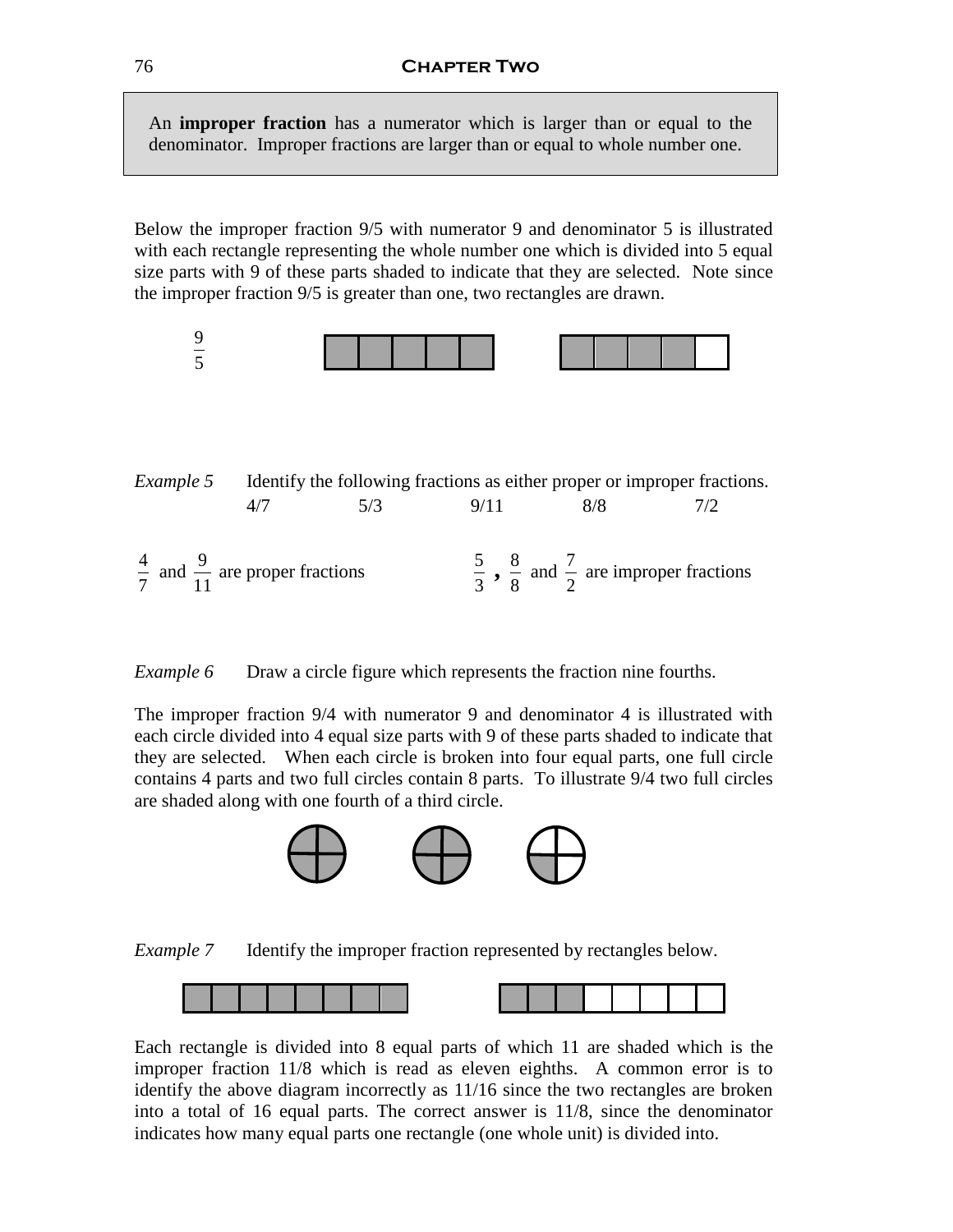A mixed number consists of a whole number combined with a proper fraction.

Fractions which are larger than the whole number one can be written as improper fractions or mixed numbers. An advantage of the mixed number format is that since the whole number part is visible the relative size of the number can be immediately determined. When writing mixed numbers using forward slash notation a space is inserted between the whole number and proper fraction. The mixed number 1 4/5 read as one and four fifths is illustrated below as a rectangle (one whole unit) that is divided into 5 equal parts that are all shaded along with a second rectangle that is also divided into 5 equal parts and has 4 parts shaded.



*Example 8* Describe in sentence form a rectangle diagram which represents the mixed number three and five sevenths.

To represent 3 5/7 draw four rectangle each of which is divided into 7 equal parts. Shade all the parts in the first three rectangles and in the fourth rectangle shade 5 of the 7 equal parts.

*Example 9* Identify the fraction drawn in the circle figure below. Write the fraction in both improper fraction and mixed number formats.



Each circle is divided into 4 equal parts of which 23 are shaded which is the improper fraction 23/4 which is written in words as twenty three fourths.

Since five full circles are shaded the whole number part of the mixed number is 5. The last circle is divided into 4 parts with 3 shaded which is the proper fraction 3/4. The resulting mixed number 5 3/4 is read as five and three fourths.

$$
\frac{23}{4} = 5\frac{3}{4}
$$

The improper fraction 23/4 and the mixed number 5 3/4 are equal to each since they are both derived from the same circle figure.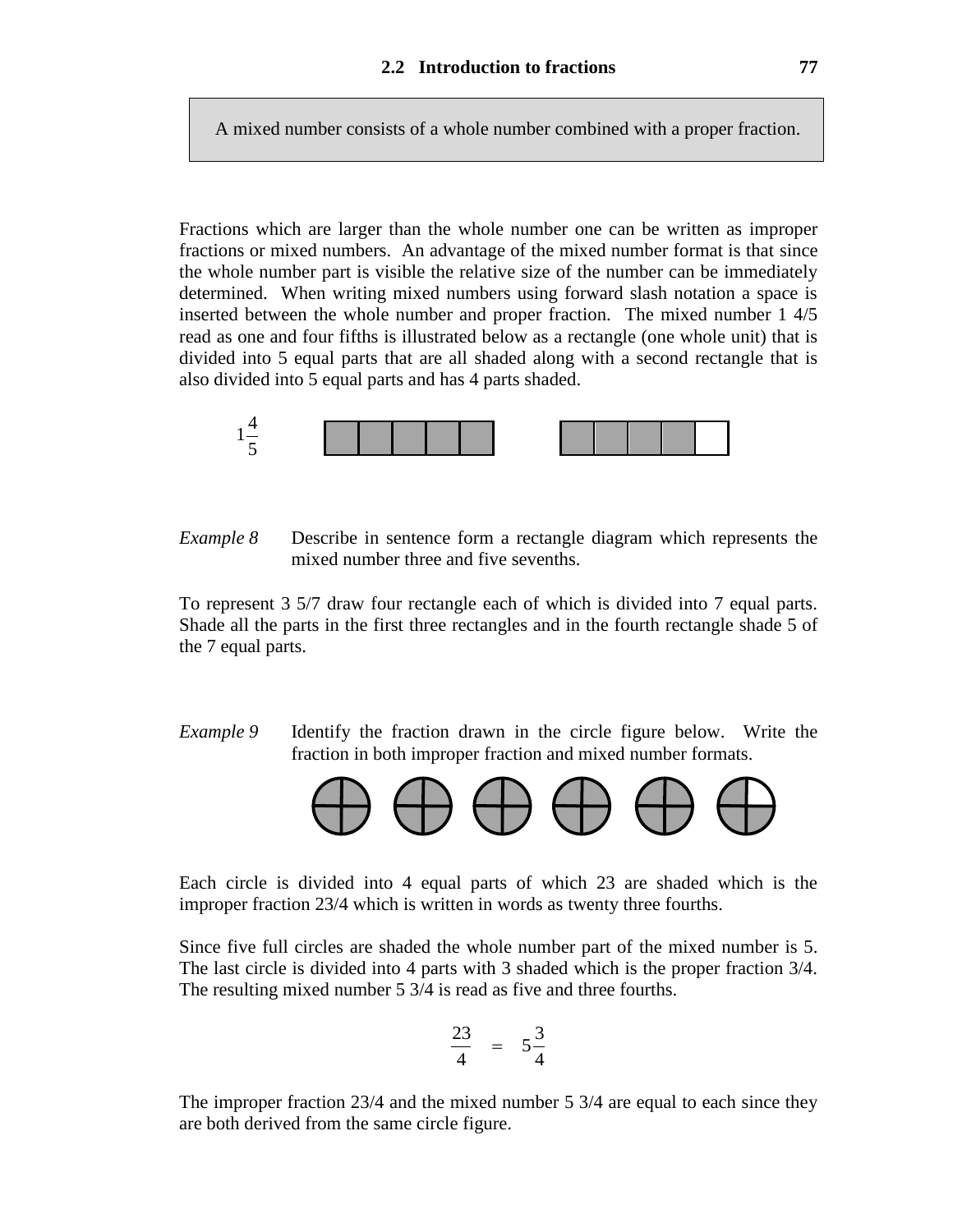## **To convert an improper fraction into a mixed number**

Divide the divisor (denominator) of the improper fraction into the dividend (numerator) using the long division process when necessary. Write the quotient as a mixed number by writing the remainder as the numerator of the proper fraction.

For an improper fraction whose numerator is larger than its denominator the resulting quotient determines how many whole units (rectangles or circles) are fully shaded with the remainder indicating how many parts of the last whole unit (rectangle or circle) are shaded.

*Example 10* Write the improper fraction 9/2 as a mixed number.

Dividing 9 by 2 results in the quotient 4 with remainder 1, which can be written as the mixed number 4 1/2 read as four and one half. This quotient can be visualized as four whole units that are each divided into 2 equal parts which are fully shaded as well as a fifth unit that has 1 of the 2 equal parts shaded.

$$
2\begin{array}{ccc}\n4 & 1 \\
2 & 9 \\
-8 & 1\n\end{array} = 4\frac{1}{2}
$$

*Example 11* Write the improper fraction 17/6 as a mixed number.

Dividing 17 by 6 results in the quotient 2 with remainder 5, which can be written as the mixed number 2 5/6 read as two and five sixths. This quotient can be visualized as two whole units that are each divided into 6 equal parts which are fully shaded as well as a third unit that has 5 of the 6 equal parts shaded.

| $\frac{2 \text{ R5}}{6 \text{ } 17}$ | $\frac{17}{2}$ = 2 <sup>5</sup> |
|--------------------------------------|---------------------------------|
| $-12$                                | 6<br>6                          |
|                                      |                                 |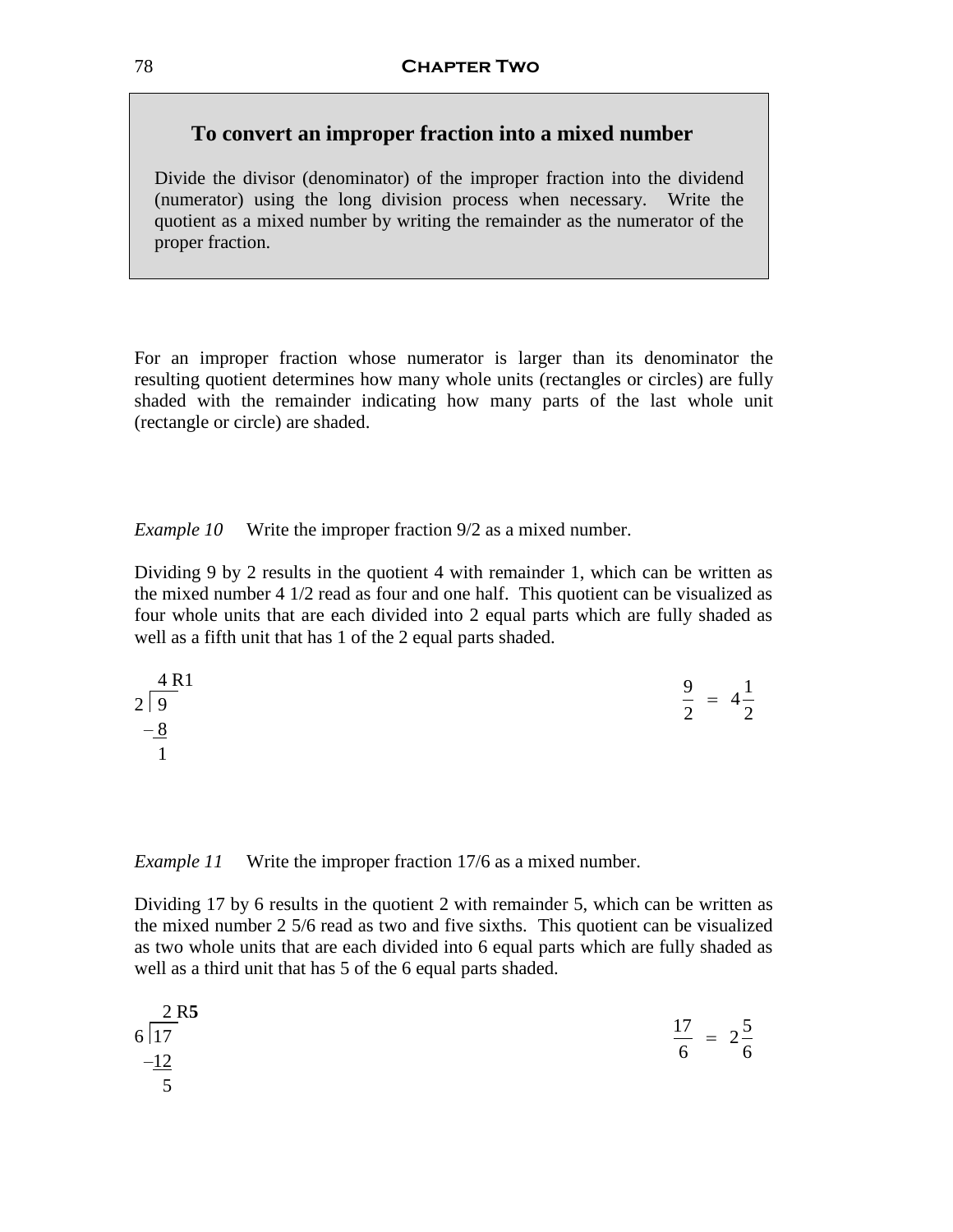#### **2.2 Introduction to fractions 79**

To convert from an improper fraction to a mixed number involves the operation of division. So the reverse of this process to convert from a mixed number to an improper fraction should involve the inverse operation of division which is multiplication. Below the long division process to divide 7 by 3 is shown along with the check process. To check quotients involving remainders show that the product of the quotient and the divisor when added to the remainder equals the dividend.

| Improper Fraction | Long Division                   | Check                             | Mixed Number                             |                       |
|-------------------|---------------------------------|-----------------------------------|------------------------------------------|-----------------------|
| $\frac{7}{3}$     | $\frac{2 \text{ R1}}{3 \mid 7}$ | $\frac{2 \times 3 + 1}{3 \mid 7}$ | $\frac{2 \times 3 + 1}{4 \mid 7 \mid 7}$ | $\frac{2 \cdot 1}{3}$ |
| $-\frac{6}{1}$    | $-\frac{7}{1}$                  | $\frac{2}{3}$                     |                                          |                       |

To convert from a mixed number to an improper fraction this check process of calculating the product of the quotient and the divisor and then adding the remainder is used to determine the numerator of the improper fraction.

*Example 12* Write the mixed number 2 1/3 as an improper fraction.

For the mixed number 2 1/3, multiply the whole number 2 times the denominator 3 and then add the numerator 1 to obtain 7 as shown below. Thus, 7 is the numerator of the improper fraction 7/3 which is equivalent to the mixed number 2 1/3.

$$
2\frac{1}{3} = \frac{(2 \cdot 3 + 1)}{3} = \frac{(6+1)}{3} = \frac{7}{3}
$$

To illustrate this process the mixed number 2 1/3 is shown below as three circles each of which is divided into three equal parts with all the parts shaded in the first two rectangles and in the third rectangle one of the three equal parts shaded.



To find the numerator of the equivalent improper fraction count the total shaded parts in two circles with all three equal part shaded plus the one shaded part in the third circle which is modeled by  $2(3) + 1$  which is the same calculation used to check the quotient of 7 and 3.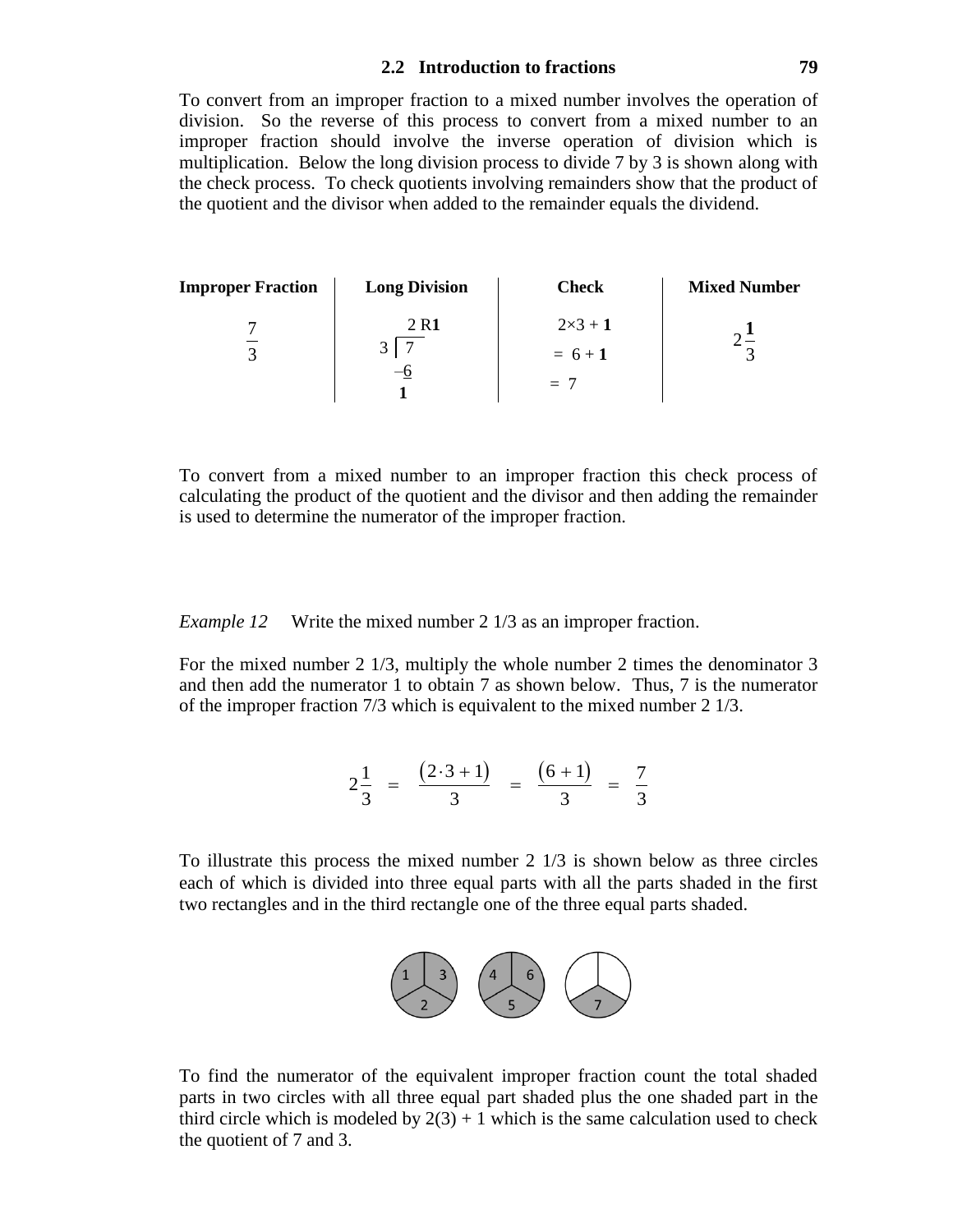## **To convert a mixed number into an improper fraction**

Find the product of the whole number part of the mixed number times the denominator and then add the numerator to this product to determine the numerator of the improper fraction. Keep the same denominator used in the original mixed number.

$$
A\frac{b}{c} = \frac{(A \cdot c + b)}{c}
$$

*Example 13* Convert 5 3/7 and 3 2/5 into improper fractions.

To convert the mixed number 5 3/7 into an improper fraction multiply the whole number 5 times the denominator 7 and then add the numerator 3 to obtain 38 which is the numerator of the improper fraction 38/7.

$$
5\frac{3}{7} = \frac{(5 \cdot 7 + 3)}{7} = \frac{(35 + 3)}{7} = \frac{38}{7}
$$

To convert the mixed number 3 2/5 into an improper fraction multiply the whole number 3 times the denominator 5 and then add the numerator 2 to obtain 17 which is the numerator of the improper fraction 17/5

$$
3\frac{2}{5} = \frac{(3\cdot 5 + 2)}{5} = \frac{(15 + 2)}{5} = \frac{17}{5}
$$

In the problems in this section when converting mixed numbers to improper fractions and vice versa the steps performed have been shown. But in later sections when converting between these formats when possible the steps will be done mentally without writing out the steps.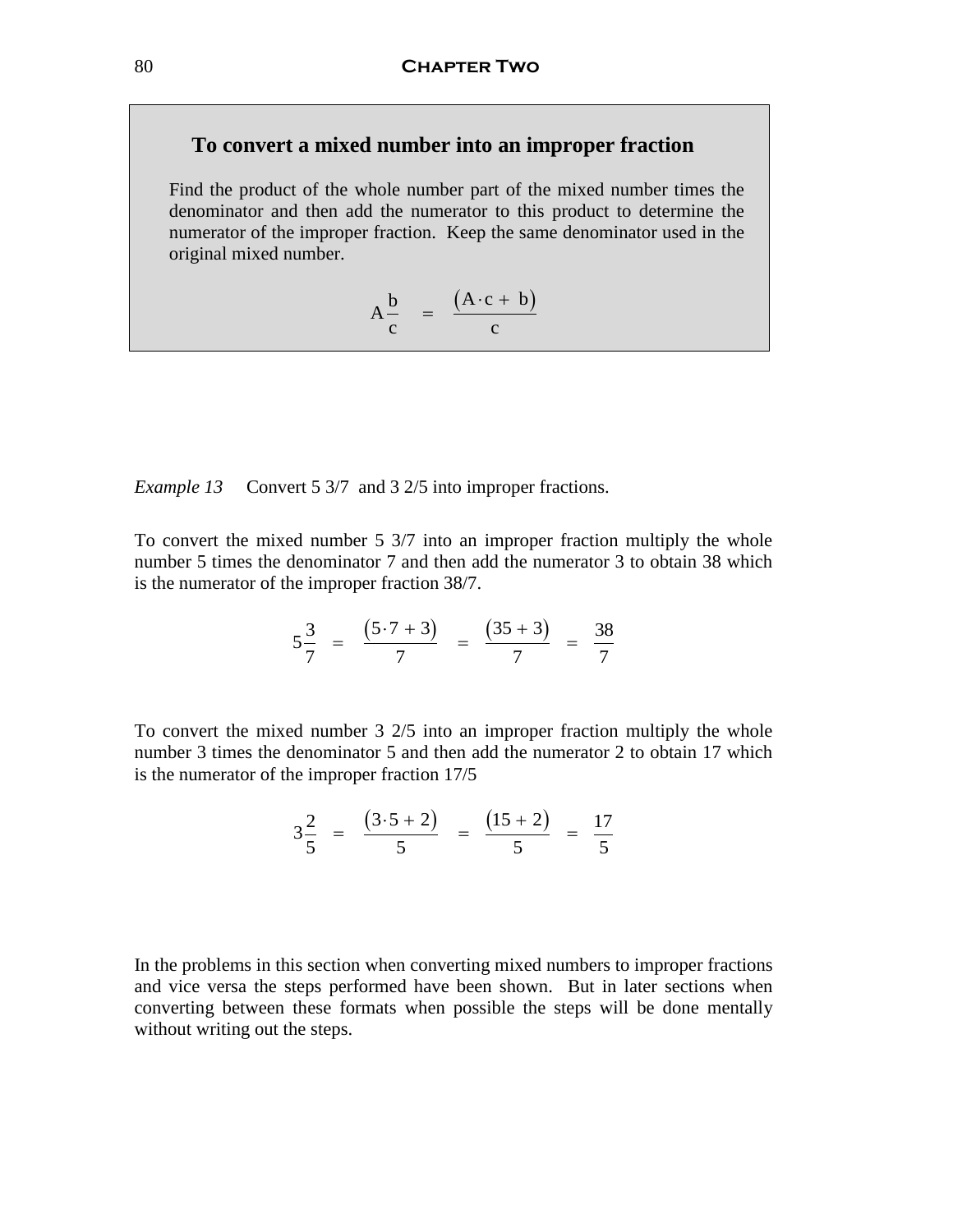#### **2.2 Introduction to fractions 81**

A fraction divides whole numbers into equal size parts and selects some of these equal size parts. Fractions are plotted on a number line the same way they are illustrated using rectangle figures by dividing the length between whole numbers on a number line into equal size segments as indicated by the denominator.

*Example 14* Plot the following mixed numbers on a number line: 
$$
\frac{3}{4}
$$
  $2\frac{1}{3}$   $3\frac{2}{5}$ 

3/4 is located between the whole numbers 0 and 1. To plot partition the unit interval connecting the whole numbers 0 and 1 into four equal segments and go 3 segments to the right of the whole number zero as shown below.



2 1/3 is located between the whole numbers 2 and 3. To plot partition the unit interval connecting the whole 2 and 3 into three equal segments and go 1 segment to the right of the whole number two as shown below.



3 2/5 is located between the whole numbers 3 and 4. To plot partition the unit interval connecting the whole numbers 3 and 4 into 5 equal segments and go 2 segments to the left of the whole number 3 as shown below.



*Example 15* Describe in sentence form how to plot  $5\frac{8}{15}$ 17 on a number line.

5 8/17 is located between the whole numbers of 5 and 6. To plot break the unit interval between 5 and 6 into 17 equal segments and go 8 of these segments to the right of the whole number 5.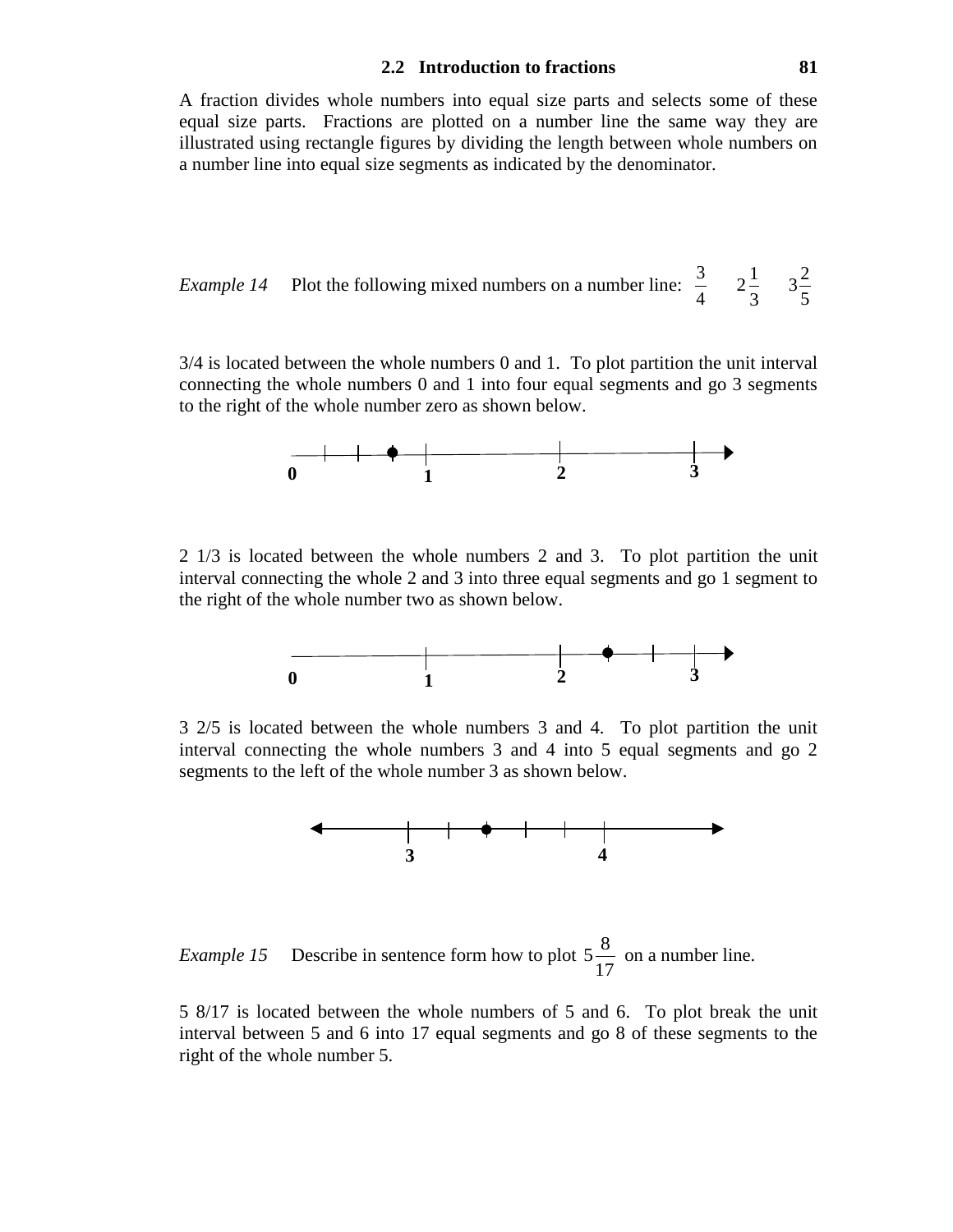# **Exercises 2.2**

|    | 1-6 Write the following as fractions. |              |                    |
|----|---------------------------------------|--------------|--------------------|
|    | 1. Three eights                       | $2^{\circ}$  | Five ninths        |
| 3. | Seven thirds                          | $\mathbf{4}$ | Eleven halves      |
| 5. | Five and two thirds                   | . რ          | Six and two fifths |

7-10 Find the proper fractions represented by the following shaded figures.



- 11. Draw a rectangular figure to represent the fraction 5/6
- 12. Draw a circular figure to represent the fraction 1/2
- 13. Draw a circular figure representing 3 quarters as a fractional part of a dollar.
- 14. Draw a rectangular figure representing 7 dimes as a fractional part of a dollar.
- 15. In sentence form describe a proper fraction.
- 16. In sentence form describe an improper fraction.

17-20 Identify all the proper and improper fractions in the following lists.

|  |  |  | 17. 2/3 4/9 8/5 9/2 5/5 18. 11/7 23/25 19/19 17/4                                                                                                        |  |  |  |
|--|--|--|----------------------------------------------------------------------------------------------------------------------------------------------------------|--|--|--|
|  |  |  | 19. $\frac{5}{6}$ $\frac{7}{3}$ $\frac{9}{10}$ $\frac{3}{4}$ $\frac{15}{15}$ 20. $\frac{9}{5}$ $\frac{8}{3}$ $\frac{10}{10}$ $\frac{5}{4}$ $\frac{3}{2}$ |  |  |  |

21-24 Write the fractions represented by the following shaded figures in both improper fraction and mixed number formats.